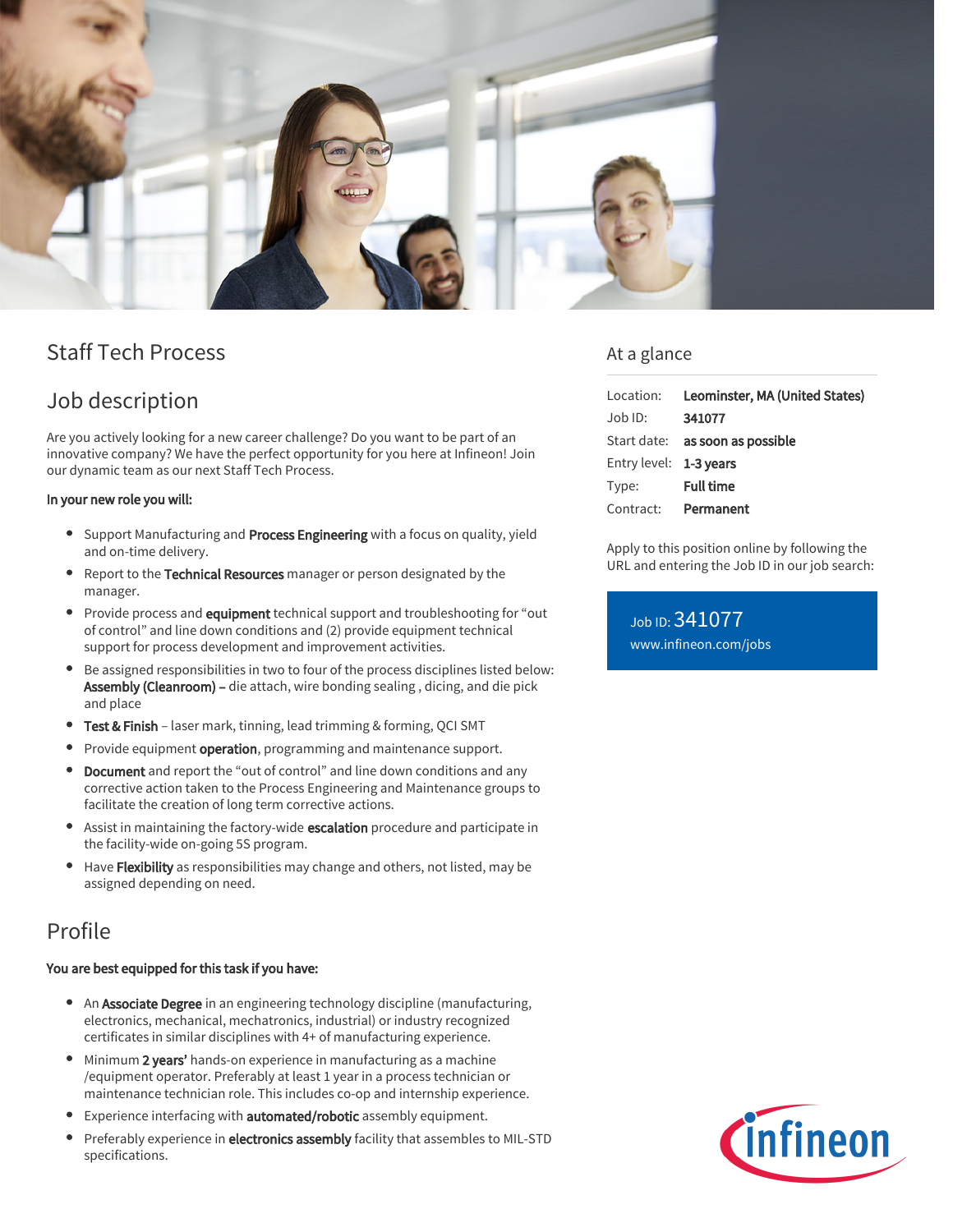- Basic computer skills. Comfortable with Windows and MS Office (Excel, PowerPoint, Word).
- **Basic robot operation** and programming.
- Comfortable with basic algebra, statistics and spoken and written English.
- Desire to work and learn with others in a **collaborative** environment.

Infineon Power & Sensor Systems (PSS) semiconductors play a vital role in enabling intelligent power management, smart sensitivity as well as fast and reliable data processing in an increasingly digitalized world. IR HiRel, part of Infineon PSS, is a leader in high-reliability, rad hard power management and RF solutions for space and other extreme environments.

Our leading-edge power devices make chargers, adapters, power sources and lighting systems smarter, smaller, lighter and more energy-efficient. Our trusted sensors increase the context sensitivity of "things" and systems such as HMI, and our RF chips power fast and reliable data communication.

– We drive leading-edge power management, sensing and data transfer capabilities –

[Click here](https://www.infineon.com/cms/en/careers/working-at-infineon/PSSDreamJob/) for more information about working at PSS with interesting employee and management insights and an overview with more #PSSDreamJobs.

## Benefits

**• Leominster, MA:** Medical, Dental & Vision Plans; Flexible Reimbursement Accounts (FSAs); Industry leading 401k Employer Contribution/Match; Company Performance Bonus; Holiday Pay & Paid Time Off (PTO); Flexible Working Conditions, Part-time Options; Different career paths: Project Management, Technical Ladder, Management & Individual Contributor; Wide range of Training Offers & Career Development Planning; Coaching, Mentoring, Networking Possibilities; International assignments; Basic Life & Dependent Life Insurance; Paid Sick Leave, Accidental Death & Disability Insurance (AD&D); Short-term & Long-term Disability; Employee Assistance Program (EAP); Health Promotion Programs; Reduced Price for Public Transportation

## Why Us

### Part of your life. Part of tomorrow.

We make life easier, safer and greener – with technology that achieves more, consumes less and is accessible to everyone. Microelectronics from Infineon is the key to a better future. Efficient use of energy, environmentally-friendly mobility and security in a connected world – we solve some of the most critical challenges that our society faces while taking a conscientious approach to the use of natural resources.

IR HiRel Products Inc. is an equal opportunity employer. All qualified applicants will receive consideration for employment without regard to race, color, religion, sex (including pregnancy, childbirth, or related medical conditions), gender identity, national origin, ancestry, citizenship, age, physical or mental disability, legally protected medical condition, family care status, military or veteran status, marital status, domestic partner status, sexual orientation, or any other basis protected by local, state, or federal laws. Applicants with questions about access or requiring a reasonable accommodation for any part of the application or hiring process should contact the Talent Network by phone at (408) 503-2194.